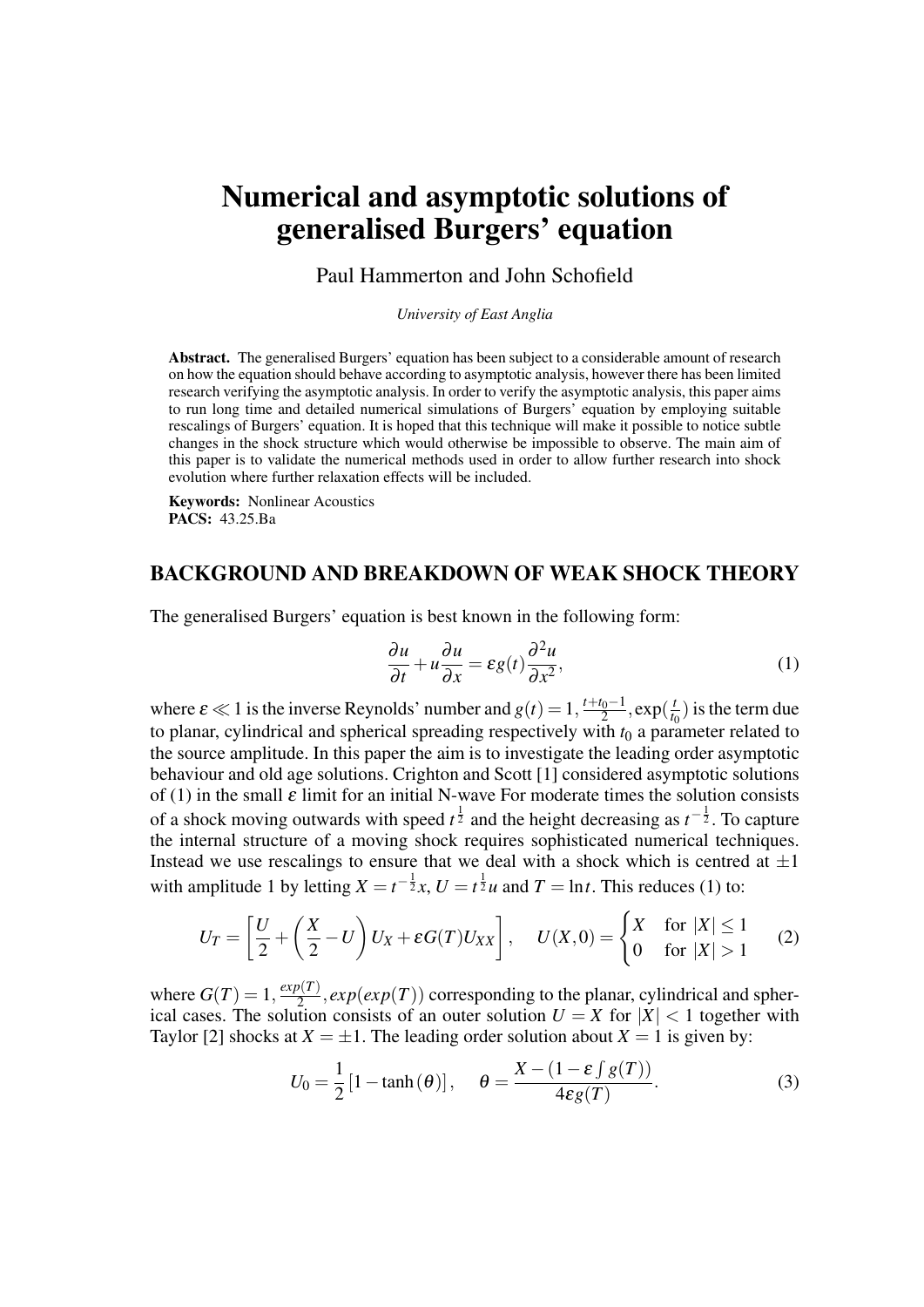The agrees with the equation derived by Crighton and Scott [1] in equation (3.8). Weak shock theory can break down in three possible ways: The shock moves too far away from its original location (i.e.  $\mathcal{E} \int g(T) dT = O(1)$ ), the shock width is no longer small compared to the size of the N-wave (i.e.  $\varepsilon g(T) = O(1)$ ), the leading order asymptotic solution is no longer significantly larger than the next order correction term.

In order to see when the third condition breaks down we need to obtain the next order behaviour of the modified Burgers' equation. We accomplish this by searching for a solution of the form  $U = U_0 + \varepsilon U_1$ .  $U_1$  is determined as a function involving  $\theta$  and *G*(*T*). The details of the solution are not included here for reasons of space but the result obtained agrees with the form obtained by Crighton and Scott [1] in equation (3.13). It is found that the third condition will break down when any one of;  $\varepsilon \int g(T) dT$ ,  $\varepsilon g(T)$ ,  $\epsilon g'(T) = O(1)$ . In due course we consider the hierarchy of breakdown for the cases of planar, cylindrical and spherical spreading and compare the results with the numerical solutions, but first we consider the old-age behaviour.

#### OLD AGE BEHAVIOUR

Returning to (1), as  $t \to 0$ ,  $u \to 0$  due to the dissipative term and as such we can ignore the nonlinear effects in (1). We now set  $y = x(\varepsilon \int g)^{-\frac{1}{2}}$  (and  $\tau = t$ ) to give:

$$
\frac{\int g d\tau}{g} u_{\tau} = \frac{y}{2} u_{y} + u_{yy},\tag{4}
$$

Now we have the equation in a form which is separable. Then writing  $u(x,t) = Y(y)T(\tau)$ in (4) we arrive at the following equations:

$$
T' = \frac{Ag}{\int g}T, \quad Y'' + \frac{y}{2}Y' - AY = 0,\tag{5}
$$

where  $A$  is a separation constant. The solution to  $(5)$  is:

$$
T(\tau) = B\left(\int g\right)^A, \quad Y = \exp(-\eta^2)f(\eta), \tag{6}
$$

where  $\eta = \frac{y}{2}$  $\frac{y}{2}$  and *f* satisfies the Hermite equation,  $f'' - 2\eta f + \lambda f = 0$ , where  $\lambda =$  $-2(2A + 1)$ . This standard equation has polynomial solutions (Hermite Polynomials) when  $\lambda = 2n$  (n an non-negative integer) and solutions that grow exponentially otherwise. Exponentially growing solutions are not physically appropriate, and hence we are restricted to  $\lambda = 0, 2, 4, 6, \dots$  which corresponds to  $A = -0.5, -1, -1.5, \dots$  The condition  $Y(0) = 0$  restricts us to the integer values of *A*, of which  $A = -1$  is the slowest decaying and will dominate the behaviour at long times. We obtain that  $A = -1$ ,  $f(\eta) = \eta$  and:

$$
u(x,t) = D\left(x \exp\left(-\frac{x^2}{4\varepsilon \int g dt}\right)\right) \left(\int g dt\right)^{-\frac{3}{2}},\tag{7}
$$

where  $D = D(\varepsilon)$  is an undetermined constant dependent on the form of  $g(t)$ . Now we wish to numerically determine the constant for all three cases and compare the results to the asymptotic expressions found by Crighton and Scott [1] and Enflo [3].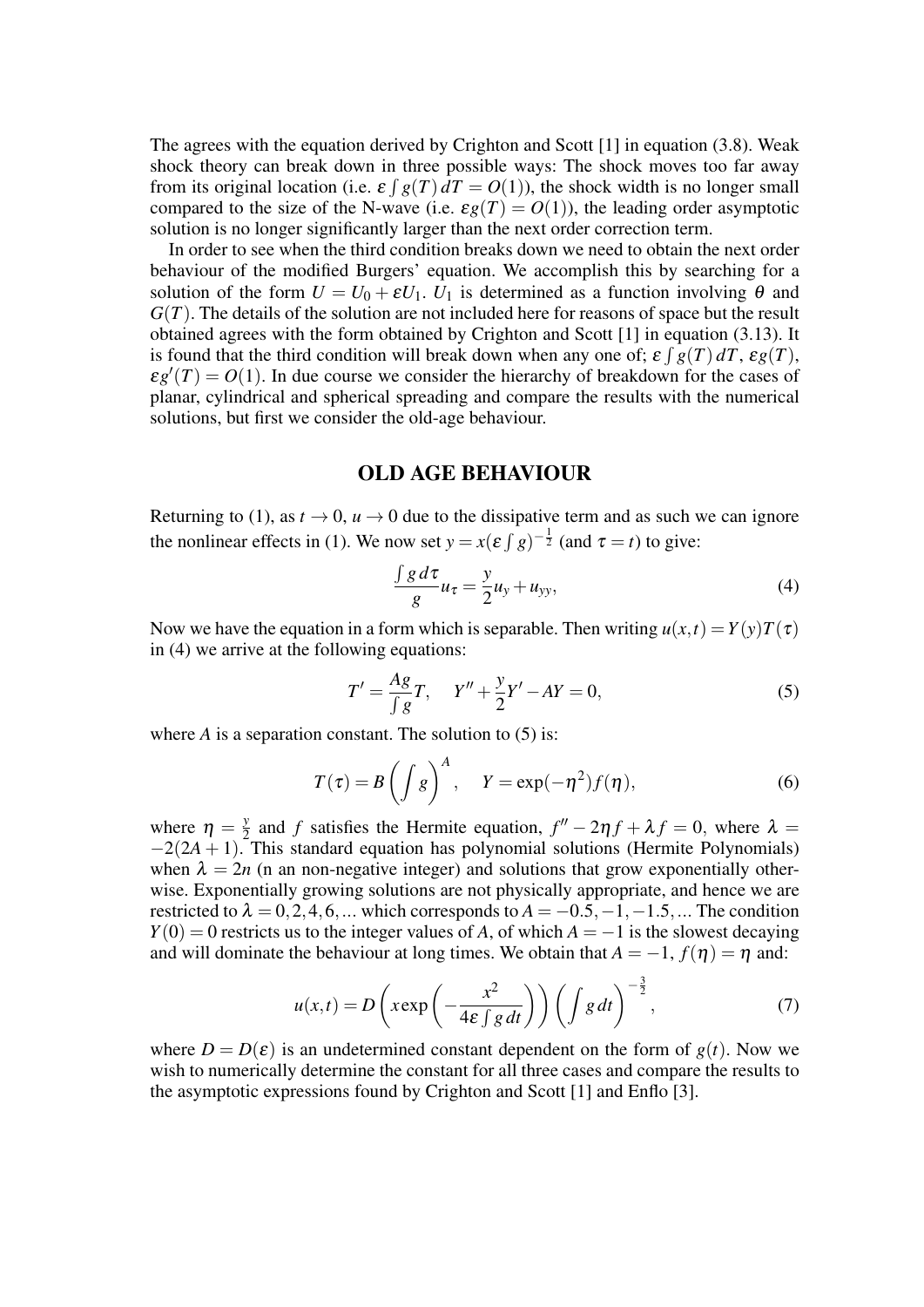## NUMERICAL SOLUTIONS

The numerical method used here is a finite difference approach using an uneven mesh in order to provide higher resolution for the shock region solved by the Runge-Kutta method in order to advance forward in time. In this section we'll look at the three different types of breakdown of the weak-shock theory mentioned earlier. The asymptotic predictions were confirmed by numerical results. Here, we only present key results which best illustrate comparisons for the initial shock structure and old age solution.

From the leading order behaviour of (3) for the planar case we would expect the shock location to move along the path  $1 - \varepsilon T + O(\varepsilon^2)$  and this to breakdown when  $T \approx O(\varepsilon^{-1})$ . The comparison of numerical and asymptotic results of the shock location is shown in Figure 1. By looking at the modified Burgers' equation we would expect the



FIGURE 1. Asymptotic and Numerical Comparison of the shock location for the planar case with  $\varepsilon = 0.005$  and  $\varepsilon = 0.001$  with predicted breakdowns when  $T \approx 200$  and 1000 respectively.

shock width to grow like  $2\varepsilon \exp(T)$  for the cylindrical case and the shock width to grow like  $4\varepsilon \exp(\exp(T))$  for the spherical case. The comparison of numerical and asymptotic behaviour for the cylindrical and spherical cases are shown in Figure 2. For the old age



FIGURE 2. Asymptotic and Numerical Comparison for the normalised shock width for the cylindrical and spherical cases

solution in the cylindrical case, the constant *D* has been determined by Enflo [3] through